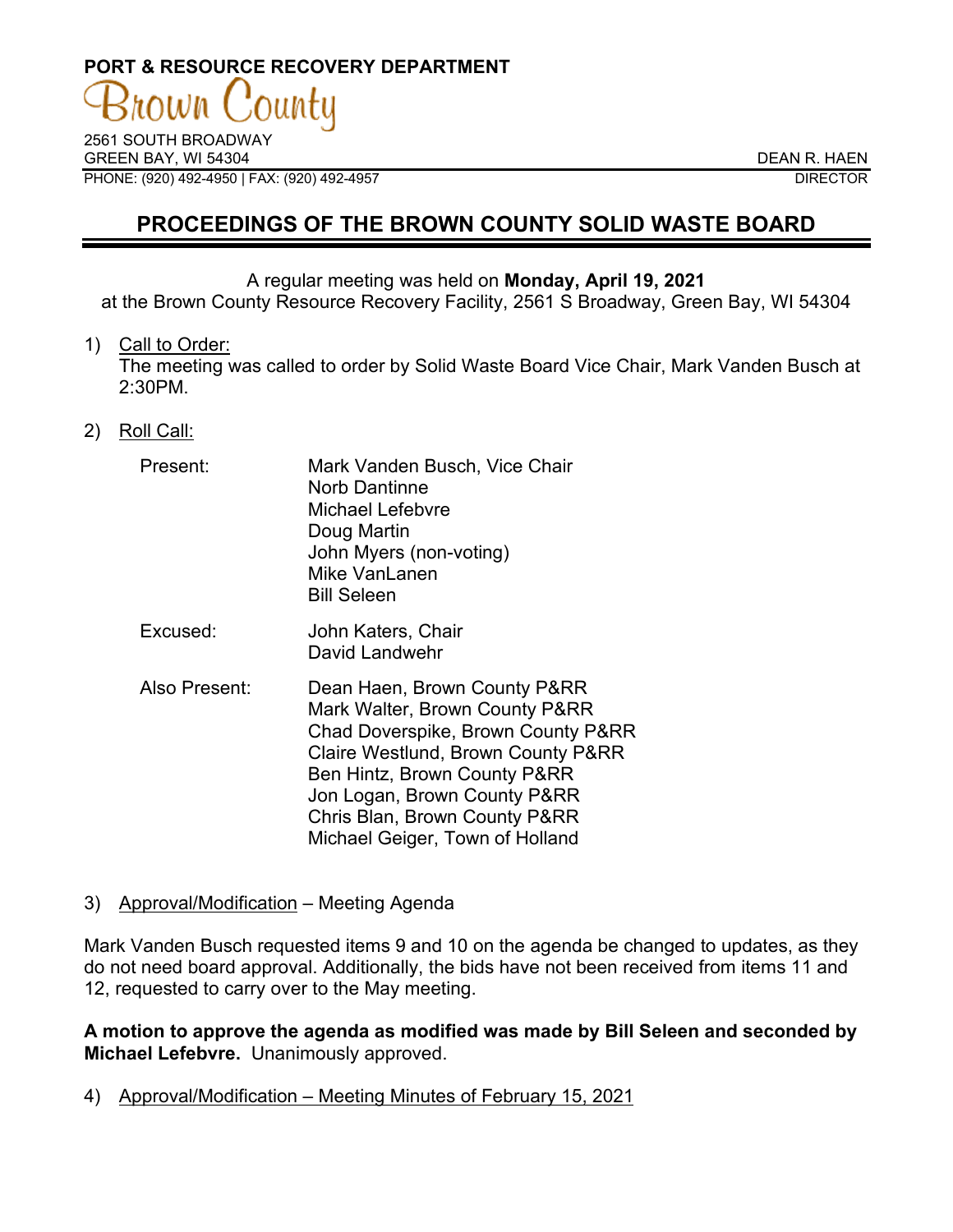Page 3, Item 7, Michael Lefebvre requested that the section stating, "the statement of qualifications wasn't required to submit with the initial bid," be removed to reflect these were required. Additionally, section 9 had a misprint within the second sentence that did not state the budget number.

#### **A motion to approve the February 15, 2021 minutes as modified was made by Norb Dantinne and seconded by Doug Martin.** Unanimously approved.

## 5) Approval/Modification – Meeting Minutes of March 15, 2021

Mark Walter questioned if the lack of quorum would affect these being officially called minutes? Norb Dantinne stated that these would be received and placed on file rather than being approved. Director Dean Haen added that the lack of action taken, this would be considered an informational meeting.

Mr. Haen questioned if these would go to PDT, to which Mr. Dantinne answered they would be received and placed on file as they do not need approval.

Michael Lefebvre requested that the word "monofil" be corrected to "monofill". Additionally, within section 10, there was an additional period added at the end of the last sentence. On the last page, the second paragraph contained a typo in Mr. Lefebvre's name.

# **A motion to receive and place the March 15, 2021 minutes on file as modified was made by Norb Dantinne and seconded by Michael Lefebvre.** Unanimously approved.

#### 6) Announcements/Communications

Mr. Haen provided a communication written by Ed Byrnes along with an article regarding PFAs contamination and biochar to the Board

Mr. Haen announced that Ben Hintz has been hired as the Landfill Manager, the department will begin looking at filling the Resource Recovery Technician position. Transfer Station Scale Operator, Shelley Treml, is retiring in May after 42 years. Account Clerk, Sheri McAllister, is also retiring in July.

Mr. Dantinne questioned if Outagamie County has any neighborhood conflicts with the new landfill opening. Mr. Haen is aware of a neighborhood association that opposes the current and future landfill.

# 7) Creation of a Vape and E-cigarette Collection Program

Chris Blan, the Hazardous Material Recovery Technician, explained that there has been an increase in the number of fires at Solid Waste facilities due to e-cigarette and vaping device batteries. There are no federal regulations or alternative disposal programs in this area; the only current option is to throw them in the trash. Mr. Blan proposed to create a collection program to safely dispose of these materials; the charge would be \$0.30 per device for Brown County residents.

Mr. Vanden Busch asked how many of these would be collected? Mr. Blan explained that it would be hard to quantify since this will be a voluntary program. Initially this program was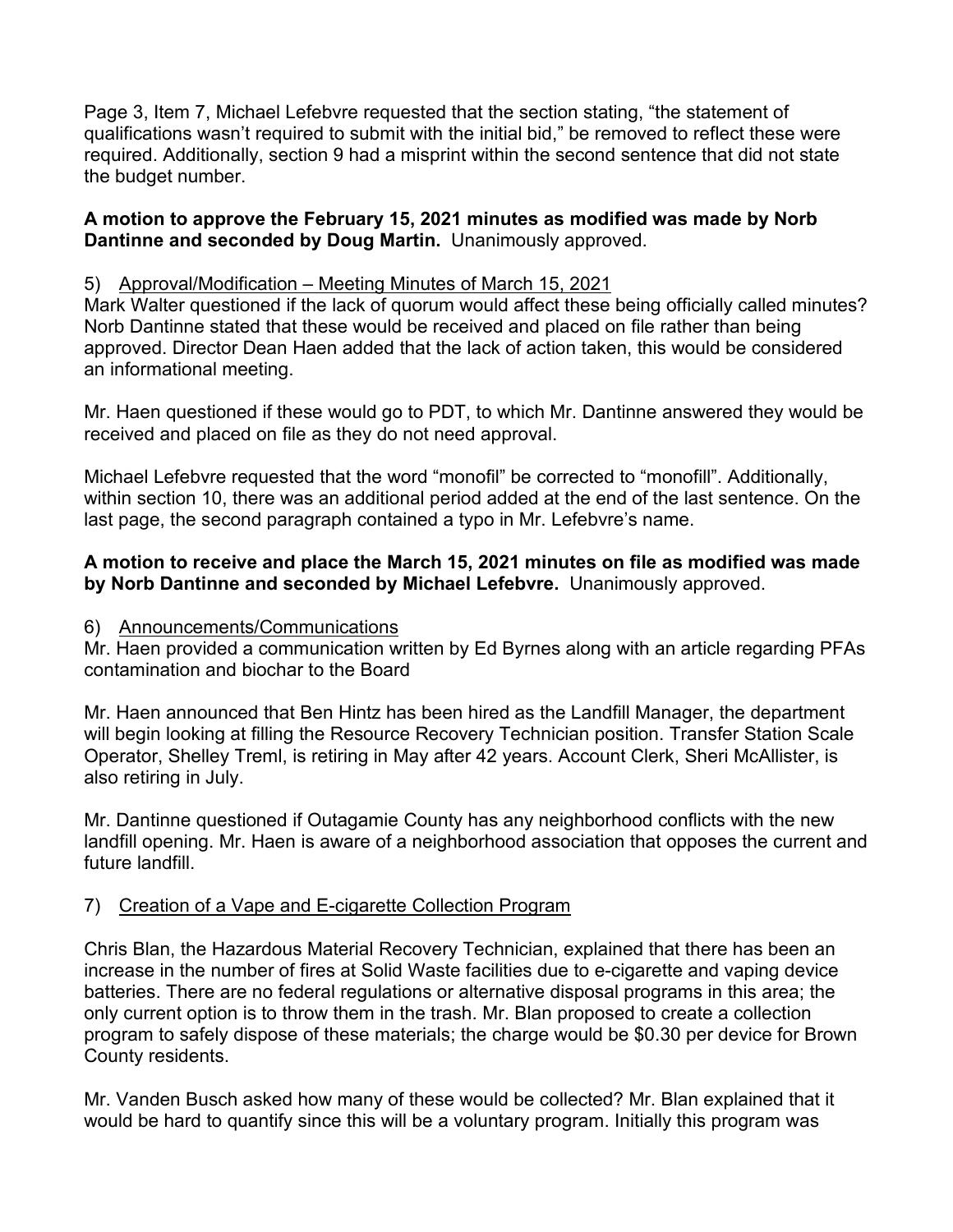initiated for law enforcement to properly dispose of confiscated devices and batteries. It was decided to include the public into this program.

Mr. Vanden Busch questioned the safety concerns with having so many of these batteries in one place? Mr. Blan answered the devices will be packed in a manner using vermiculite that will reduce the risk of these devices igniting.

Mr. Dantinne asked if lithium batteries would be collected with this program? Mr. Blan explained that lithium batteries are already accepted. The packaging for these are different than what will be required for the vaping or e-cigarette batteries and devices.

John Myers questioned what currently happens to the batteries that end up in the MRF? Mr. Haen explained that these items would be processed through the recycling facility, separated as a contaminant, and disposed of in the landfill. Mr. Walter explained that the size of the batteries makes it difficult to spot on the tipping floor which is why it is important ensure these stay out of the recycling.

## **A motion to approve the Creation of a Vape and E-cigarette Collection Program was made by Mike VanLanen and seconded by Michael Lefebvre.** Unanimously approved

## 8) 2020 Annual Report

Mr. Haen went through the annual report that details resource recovery collection numbers, the South Landfill activities, and an overview of the Table of Organization. Additionally, this report reflects the various programs that were affected by COVID and the department financials. The 2020 goals' completeness, incompleteness, or in-progress statuses were reported. The last section of the report describes the 2021 goals, many of them concentrated around the South Landfill project. Mr. Lefebvre suggested the addition of the vape and e-cigarette collection program to the 2021 goals as being implemented.

Mr. Vanden Busch asked for clarification on the process of the goal setting to which Mr. Haen responded that staff is involved in the goal setting for the upcoming year and seeks board member and stakeholder input.

Mr. Vanden Busch also asked if the County Executive is involved in this process. Mr. Haen explained that the Annual Report will be approved by the County Board and will ultimately be discussed with Executive Streckenbach as part of the Director's performance evaluation goal setting.

**A motion to approve the 2020 Annual Report as modified to include the vape and ecigarette collection program to the 2021 goals was made by Mike VanLanen and seconded by Norb Dantinne.** Unanimously approved.

#### 9) SLF Dozers RFQ

Ben Hintz spoke about the two (2) Caterpillar electric drive D6 dozers that will be acquired totaling \$961,348. The electric drive did result in a higher initial cost, but these will have lower operating and maintenance costs over the useful life. Chad Doverspike explained that these cost an additional \$70,000, however there is a four (4) year payback due to the reduction in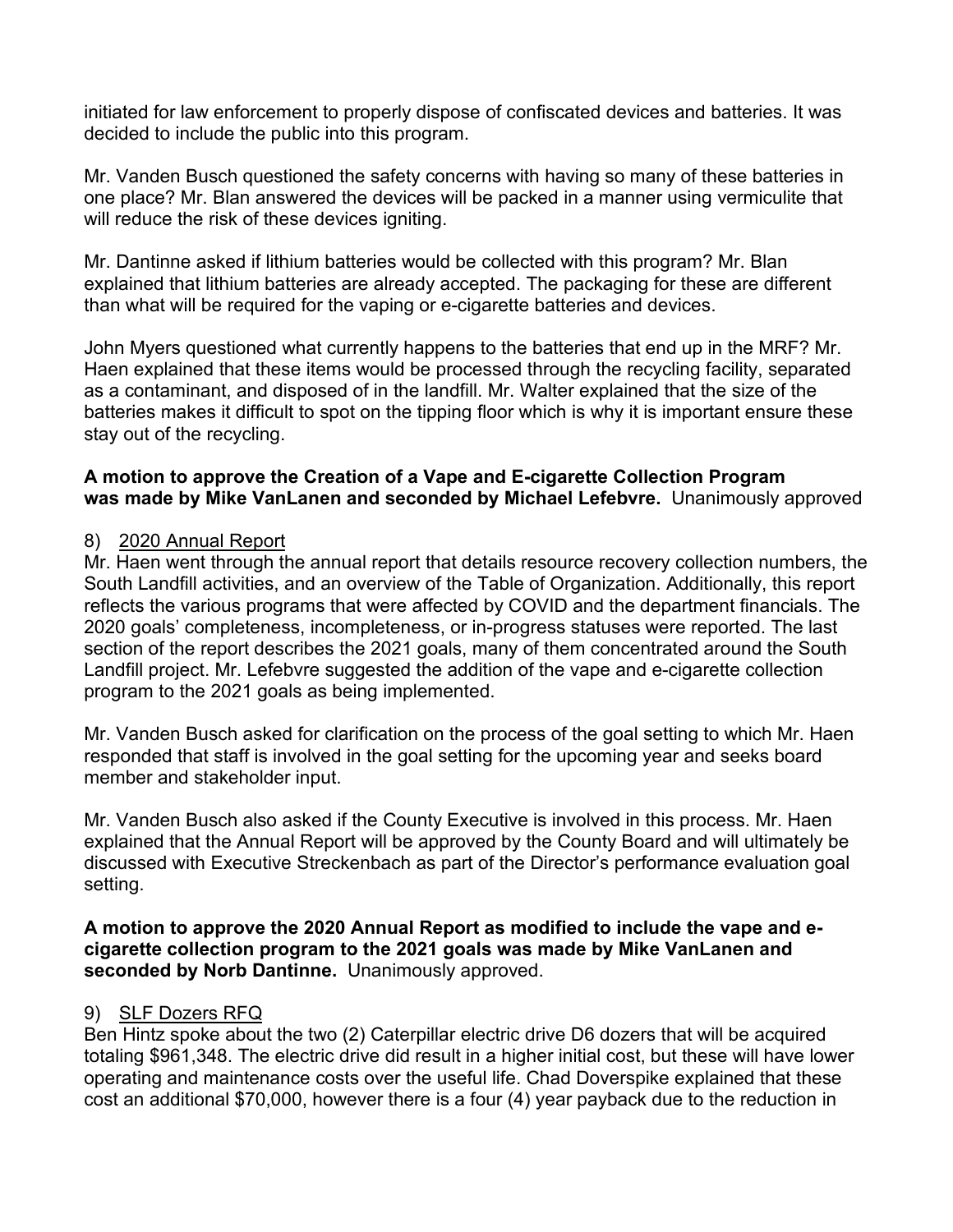fuel costs. Mr. Hintz explained that Relyco was consulted prior to acquiring and it was recommended to buy the D6 model.

Mr. Vanden Busch asked why we are purchasing two (2) new dozers at the same time? Mr. Hintz explained that it was more financially beneficial to buy both new as it is difficult to find a used dozer with the waste handling features at a reasonable price.

#### 10) SLF Hook Truck RFQ

Jon Logan explained that the low bid price received for the SLF Hook Truck was \$168,340. Chad Doverspike added that used hook trucks were also looked at, but the bid price for new was similar to used equipment.

Mr. Dantinne asked if you received a County discount on used trucks to which Mr. Hintz responded that the discount only applied to new equipment.

## 11) Table of Organization

Mr. Haen explained that the department is planning to create an eligibility list of heavy equipment operators to employ by fall. There are concerns regarding the pay scale for the heavy equipment operators to ensure we are hiring experienced and qualified operators.

The high priority positions to be filled are the Account Clerk and one Associate position. There has also been an Accountant position in our table of organization that will be moved to Administration Department with the position splitting time between Administration and the Port & Resource Recovery Department. It has been approved to hire an LTE Account Clerk to train alongside our existing Account Clerk for 4-6 weeks before our current Account Clerk retires.

Mr. Dantinne asked if this LTE Account Clerk will be guaranteed the full-time position, to which Mr. Haen explained "yes", but will still be a five (5) month probationary period to see if this person would be a good long-term fit for the department.

#### 12) Director's Report

Winnebago County has decided to not move forward with partnering with Brown County for out of county collection events.

First quarter budget status report was distributed, Mr. Haen explained that this is a snapshot of our budget this year. Expenses and revenue should be at roughly 25% for the first quarter, the staff salary is a little lower at 10% due to the vacant positions.

Mr. Doverspike went through the South Landfill budget and the timeline for the synthetic liners production. The total liner cost has increased due to the *force majeure* claim from the manufacturer. Relyco has agreed to absorb a portion of that cost to meet our timeline.

End of the year shingle quantities are expected to double at the Waste Transfer Station as a result of the temporary and/or permanent closure of MCGR Shingle Recycling.

Mr. Doverspike displayed daily log pictures of the South Landfill project provided by Foth. There was a new drain tile discovered that was not plugged last year, the water from the sedimentation pond is draining back into the cell and this will need to be repaired. Plans for the